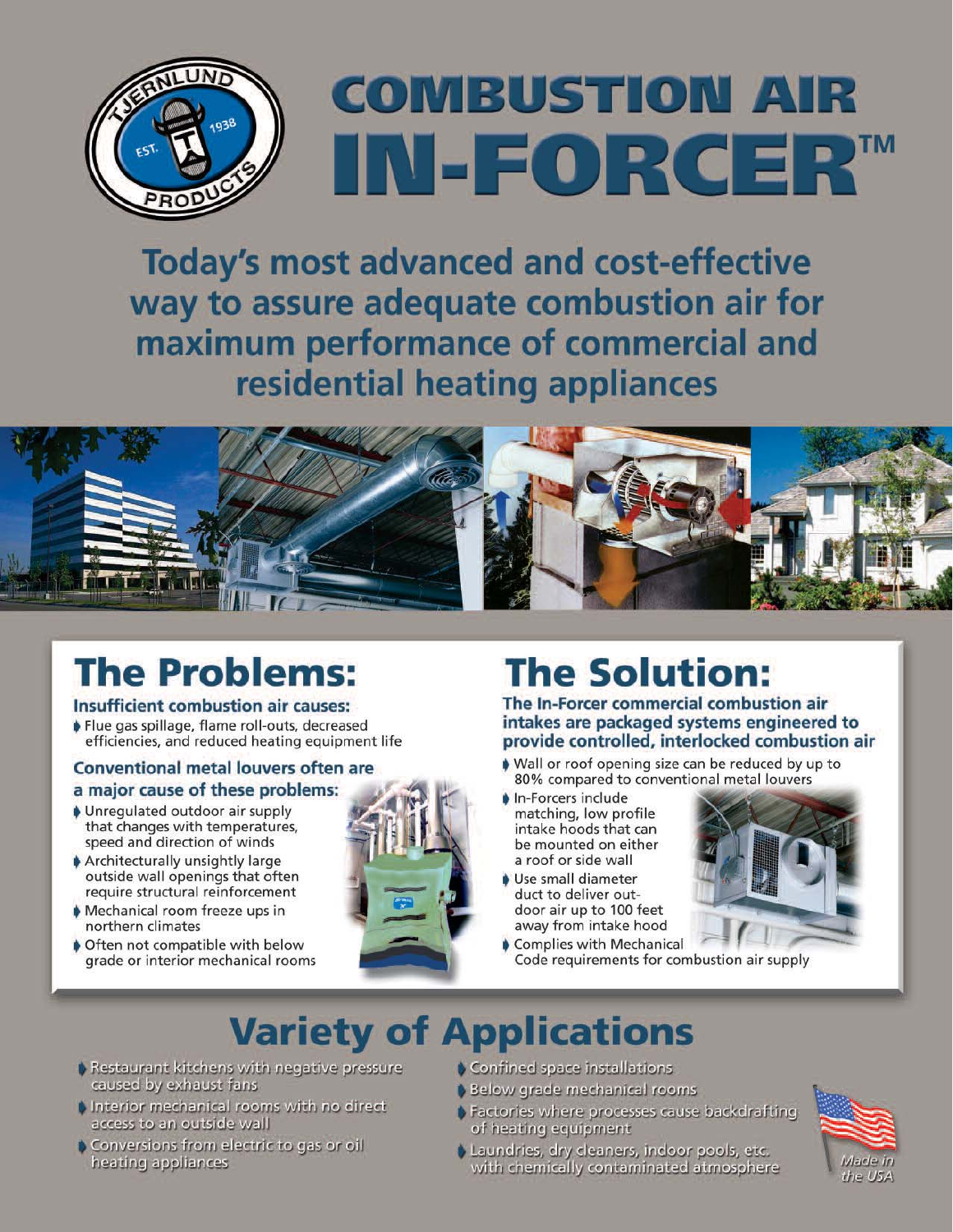



### **Use in virtually all mechanical room locations**

The IN-FORCER can be ducted up to 100 equivalent feet from the intake hood. Even isolated mechanical rooms can easily be supplied with outdoor combustion air. Cold outdoor air can be distributed through standard ducts and diffusers at ceiling level, allowing the air to be tempered as it drops to the floor, eliminating cold spots in the mechanical room. Mechanical room noise transfer to the outside is further reduced since there is no direct wall opening, typical of standard air intake louvers.









*sidewall mounted hood roof mounted hood*

### **Small wall opening lowers installation cost**

#### *Improves building's exterior appearance*

Compared to standard louvers, wall openings can be reduced by up to 80%. This eliminates the need for extra support around the opening that can cost far more in extra construction labor and materials than the total installed cost of an IN-FORCER.

What's more, IN-FORCER'S low profile hood blends into a sidewall or roofline and is designed to keep wind and rain out. Heavy duty 5052 aluminum construction will not corrode.



*IN-FORCER requires maximum 12'' opening and no extra support*



*Support beams are typically required on larger louvered intakes*

## **Easy interlock options**

- Add UC1 or UC1-1HP for model PAI-7 to interlock a single burner
- Add MAC1E to interlock one additional 24/115 VAC burner
- Add MAC4E to interlock up to four additional 24/115 VAC burners
- Add WHKE in conjunction with UC1 or MAC-Series controls to interlock with self generated millivolt gas heaters *IN-FORCER can be easily inter-*

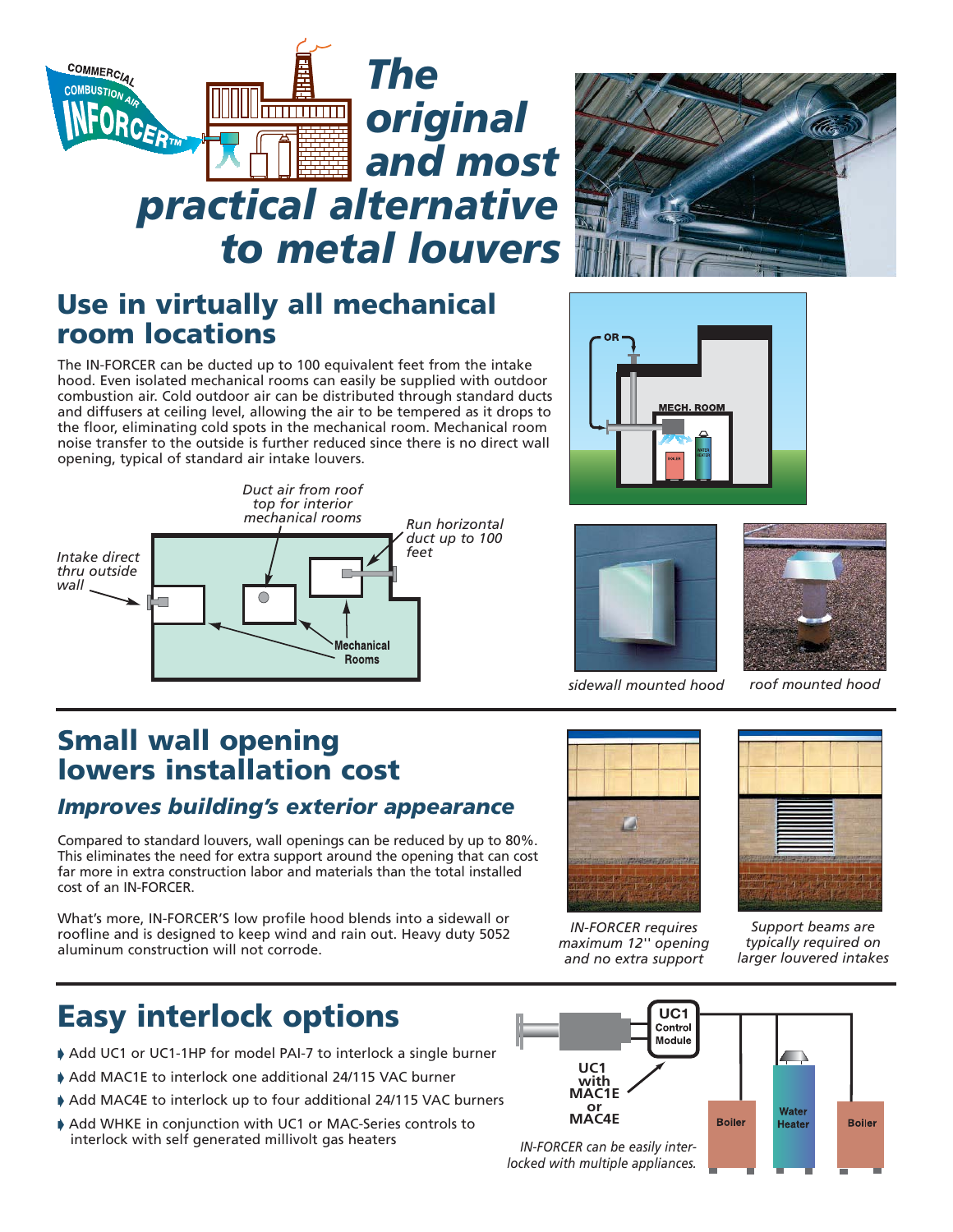#### **Easy installation & servicing**



The IN-FORCER attaches with integral mounting brackets or "eye" bolts. The inlet/outlet collars are 2 1/4 inches deep for easy duct connection. The IN-FORCER features a blower that slides out for easy servicing and a washable aluminum mesh pre-filter.

## **Standard safety features**

Commercial IN-FORCERS include a high limit switch to deactivate the system in the event of a mechanical room fire and a pressure switch to detect blockage or system malfunction.

#### **SPECIFICATIONS:**

| Model        | <b>Max. BtulHr.</b><br><b>Gas Draft</b><br><b>Hood</b> | Max. BtulHr.<br><b>Fan Assisted or</b><br><b>Power Burner</b> | <b>Max. BtulHr.</b><br><b>Oil Fired Flame</b><br><b>Retention</b> | Max.<br><b>CFM</b> |
|--------------|--------------------------------------------------------|---------------------------------------------------------------|-------------------------------------------------------------------|--------------------|
| <b>PAI-4</b> | 450,000                                                | 850,000                                                       | 775,000                                                           | 250                |
| <b>PAI-6</b> | 1,300,000                                              | 2,500,000                                                     | 2,300,000                                                         | 680                |
| <b>PAI-7</b> | 2,100,000                                              | 3,700,000                                                     | 3,700,000                                                         | 1175               |

This table is for general reference only. Refer to complete selection table in IN-FORCER specifications sheet or instructions for details.

#### **DIMENSIONS (in inches):**



| UNIT SIZE    |            |            | DIA.       |         |
|--------------|------------|------------|------------|---------|
|              | А          | R          |            | IIN/OUT |
| PAI-4        | 12         | $9 - 1/2$  | 20         | 8       |
| PAI-6        | $13 - 3/4$ | $15 - 1/4$ | $24 - 1/4$ | 10      |
| <b>PAI-7</b> | $16 - 5/8$ | 18         | 32         | 12      |

| <b>HOODS</b> |            |            |            |    |
|--------------|------------|------------|------------|----|
|              | А          | в          |            | D  |
| PAI-4        | $17 - 1/2$ | $17 - 1/2$ | $10 - 3/4$ |    |
| PAI-6        | $24 - 1/2$ | $24 - 1/2$ | $10 - 1/2$ | 10 |
| PAI-7        | 31         | 31         | 11         | 12 |

*Tjernlund also offers intelligent modulating draft & combustion air systems for precise control of exhaust and ventilation.*



#### **IN-FORCERS for residential and light commercial applications feature:**

- Automatic regulated control of fresh combustion air
- $\blacktriangleright$  Light indicating proper operation
- Interlock shuts down burner if intake elbow is blocked or performance is significantly reduced
- Split wheel blends outdoor/indoor air for comfort
- Includes off-cycle damper



## **Installation is Simple and Fast**

**3.**

#### **1.**

Install standard 3" PVC pipe through wall at desired location. (Screened intake and PVC coupler supplied.)

#### **2.**

Mount IN-FORCER almost anywhere, including between joists, using built-in hanging bracket.

*(OPTIONAL STEP)* Attach 6" flex or metal fresh air outlet duct and route to desired location.







Connect color-coded low voltage control cable to burner circuit. Plug cord into outlet. **115 VAC CONTROLLED MODEL PAI-2O** Wire in series with controls.

**24 VAC CONTROLLED MODEL PAI-2G**





**MOTOR SPECIFICATIONS:**

80 WATTS 1.0 FLA

| <b>MOIOR</b>          |  |  |
|-----------------------|--|--|
| <b>SPECIFICATIONS</b> |  |  |
| 115/1/60 1600 RPM     |  |  |